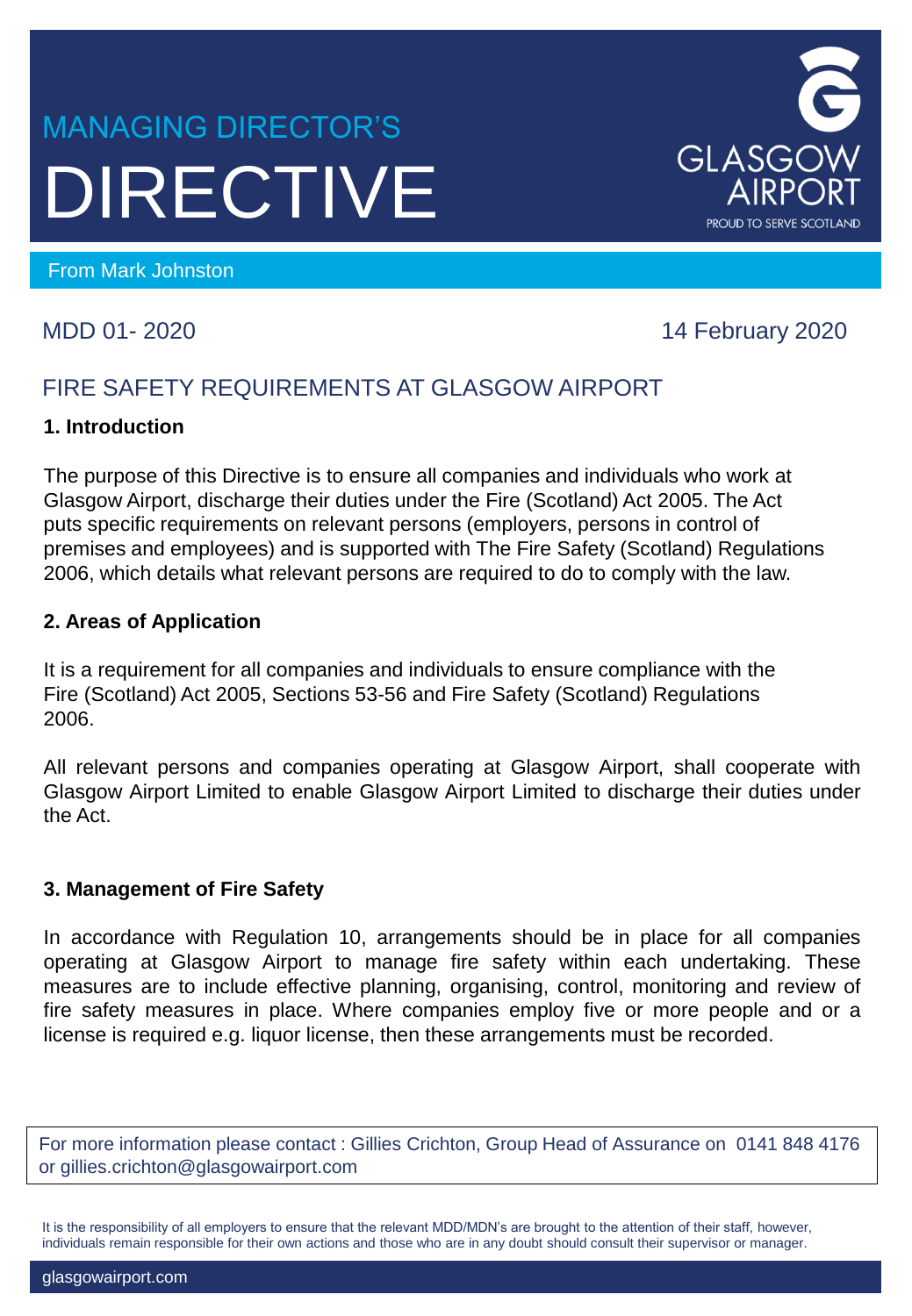A competent person within each company should be nominated to manage fire safety. This need not be an employee of the company and may be contracted in. The name & contact details of each nominated person should be communicated to the AGS Group Airport Head of Assurance.

Glasgow Airport has in place an Airport Fire Safety Plan (AFSP) and for each significant building over which Glasgow Airport has control, a Building Fire Safety Plan (BFSP) exists. These documents detail the generic and Glasgow Airport specific fire safety arrangements in place. Copies of these documents are available from the Group Head of Assurance.

#### **4. Fire Risk Assessment**

Section 53 of the Act, places a duty on all employers to undertake a Fire Risk Assessment (FRA) of their workplace to ensure the safety of their employees against the harm of fire, as far as is reasonably practicable.

Fire Risk assessments are to be completed for each workplace and in accordance with Regulation 21, a copy of the FRA (and each subsequent review) is to be sent to the AGS Group Head of Assurance. The significant findings of the FRA should be communicated to employees and all other persons equally at risk from fire.

Each FRA is to be reviewed when any significant changes are made to the workplace; where there is reason to suspect it to be no longer valid; prior to employing a young person; where any dangerous substance(s) is introduced into the workplace.

It is Glasgow Airport Limited policy, that each FRA should be reviewed at least annually and renewed at periods not exceeding 3 years.

#### **5. Training**

It is a requirement under Part 20 of the Regulations, to ensure all employees are provided with adequate Fire Safety Training on induction and on being exposed to new or increased fire risks.

Fire Safety Training shall include appropriate instruction & training on fire precautions and actions to be taken to safeguard the employee and other relevant persons on the premises in the event of a fire occurring. The training should take account of risks identified in the Fire Risk Assessment and be repeated periodically as appropriate.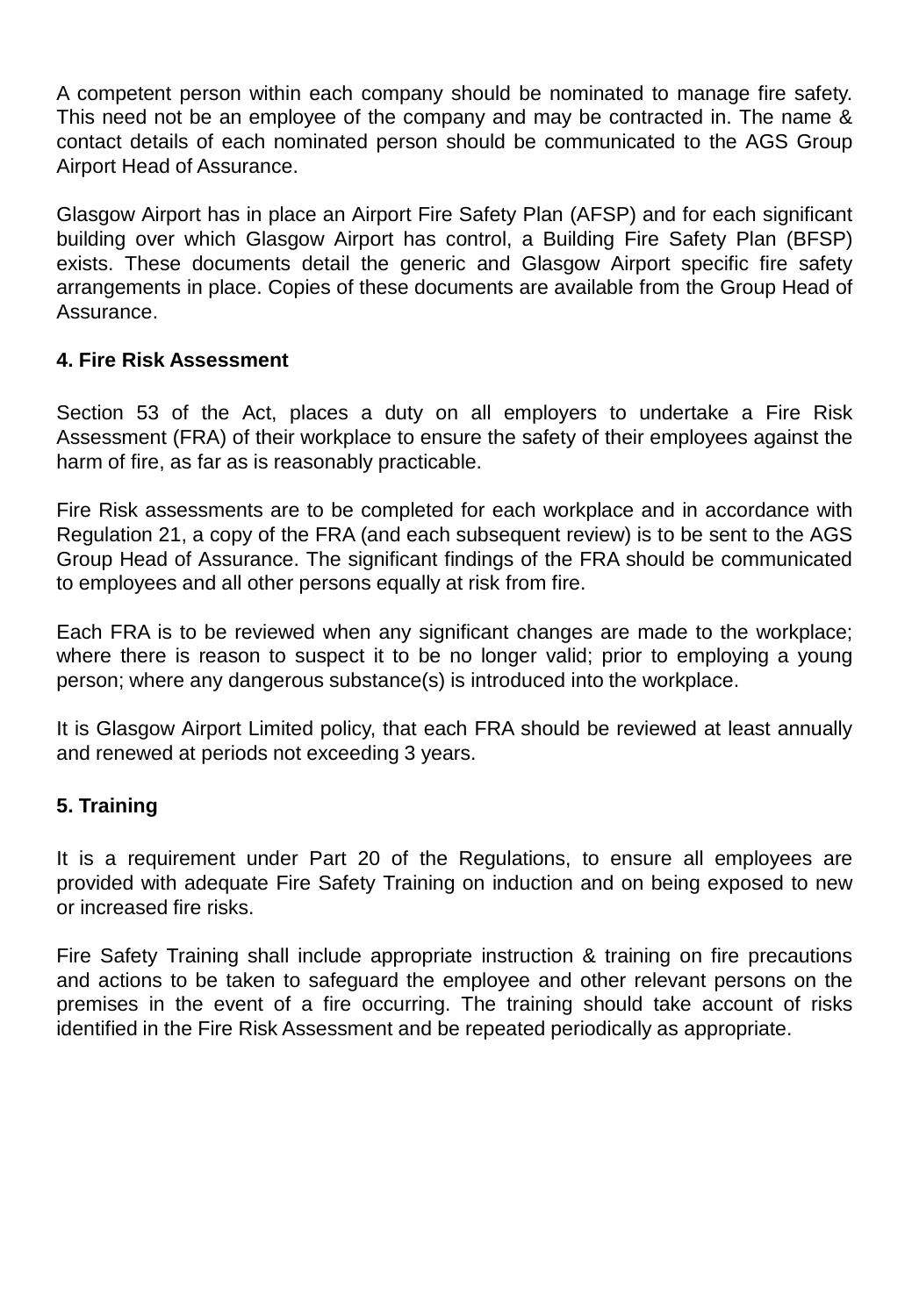Glasgow Airport's policy, is for all relevant persons employed at Glasgow Airport, irrespective of the company for which they are employed, to receive initial Fire Precautions Training on induction. On completion of this training, the employee will be issued with a GLAL approved attendance certificate which should be presented at the Security ID Centre to enable an ID card to be produced.

All employees should receive refresher training, information and or instruction when new risks are introduced into the workplace. Notwithstanding, all employees are to refresh their Fire Training certification at least annually.

There are three approved methods of receiving fire safety training:

- 1. By attendance at a Glasgow Airport run, or approved course.
- 2. By training providers approved by Glasgow Airport
- 3. By use of the Glasgow Airport approved online system (Nexus)

Glasgow Airport runs Fire Safety training sessions as required. These courses are run by the Duty Safety Team in the Admin Building. Each session lasts approximately one hour and all places must be booked prior to the event by calling 0141 842 7979. Only persons with a valid booking will be trained. Anyone who does not have a valid ID card should advise this at the time of booking.

In order to facilitate ease of releasing staff to attend fire safety training sessions, companies may wish to have in-house training providers. These persons should be nominated by their employer and attend a one day "train-the-trainer" course with the Terminal Operations team where they will receive enhanced training. This will qualify trainers to train staff within their organisation. Places can be booked by contacting Carol Davidson on 0141 848 4238. Attendance on a requalification course is required every three years to ensure the trainers have maintained the necessary skills. In order to ensure consistency of delivery, all in-house training provision is subject to audit by Glasgow Airport.

Glasgow Airport has now developed an on-line fire safety training package. Companies operating at Glasgow Airport can now opt to take the training online through the Nexus system. There will be a licensing cost for each individual, which will be require to be met by each company.

For access please visit <https://glasgowairport.learningnexus.co.uk/login/index.php> and click on *create an account*. You will receive email conformation once access has been granted.

All Fire Safety Training is to be recorded and records held readily available for audit by Glasgow Airport Limited or any enforcing authority. All persons attending fire safety training are to be provided with a Glasgow Airport Limited approved fire training certificate. NB. Only approved certificates will be accepted by the ID Centre.

Any individual who fails to comply with the training requirements may have their ID card removed until training has been undertaken and in the case of in-house trainers, the right to carry out in-house training may be revoked.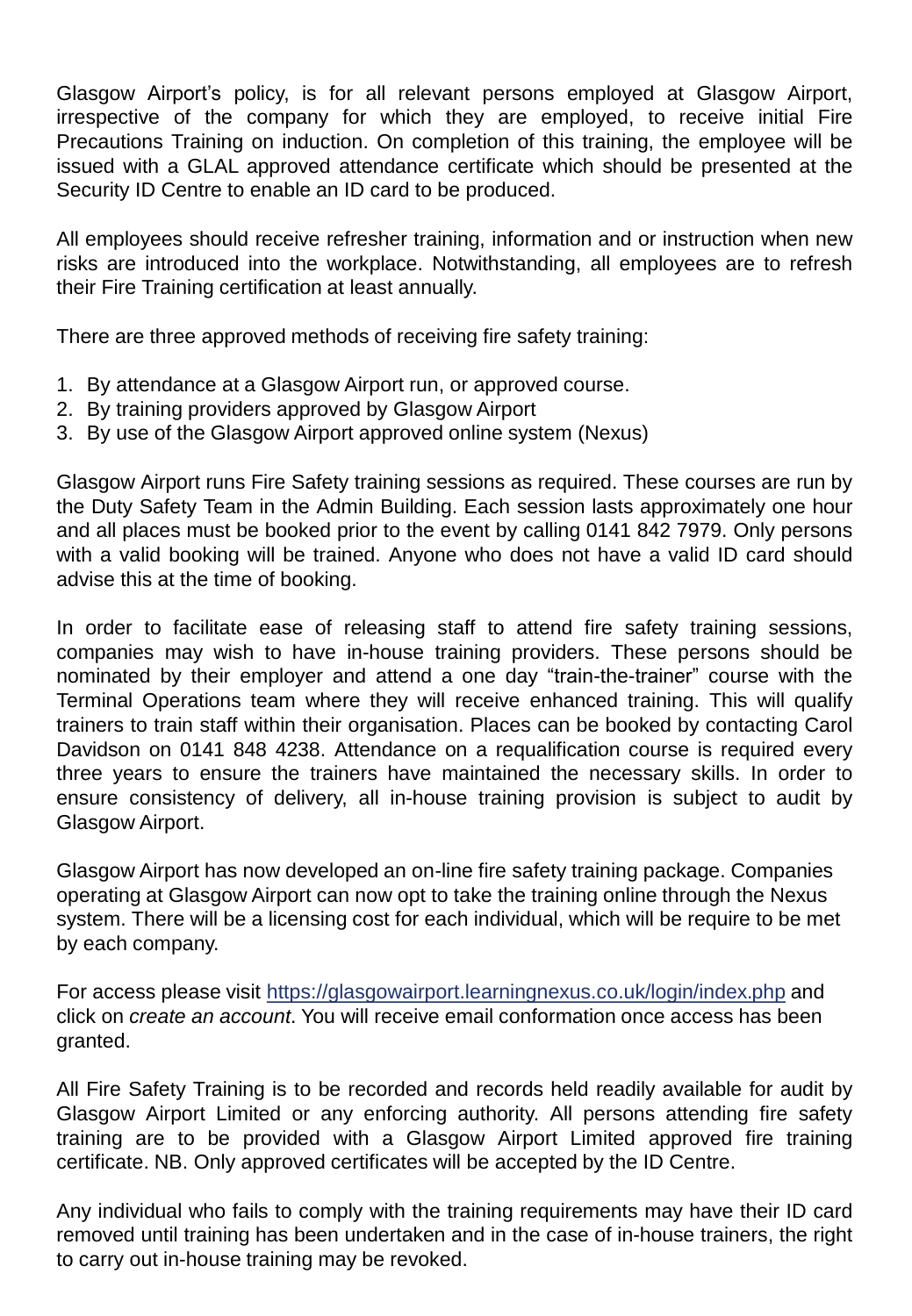#### **6. Evacuations**

In accordance with Regulation 13, all persons within Glasgow Airport premises must be able to evacuate the building in the event of fire. In order to ensure this is carried out efficiently & effectively, each employee is responsible for assisting with the evacuation of persons from the building.

Employees should be competent in evacuating their areas. All companies shall ensure, in addition to fire safety training, their employees receive additional information and instruction on the procedures to be adopted for managing fire safety and evacuations from within areas under their control, to a place of safety.

In order to provide guidance on the evacuation of buildings, an emergency fire action plan has been provided. This document covers the Terminal Building and Glasgow Airport owned and operated buildings and gives generic guidance for common user areas only. Each company should have specific plans to deal with their own respective areas of responsibility.

In order to test the effectiveness of the emergency fire action plan, in accordance with Regulation 14, fire drills are carried out on an annual basis. These are designed to test the process and check staff understanding and therefore, shall take place outwith peak periods and times.

#### **7. Management of Risk**

Storage of dangerous or hazardous substances and goods should comply with the requirements under the Dangerous Substances & Explosive Atmosphere Regulations 2002 (DSEAR). Dangerous processes should be risk assessed and eliminated wherever possible. Where this is not possible, then risk reduction principals should be used. It is Glasgow Airport policy that the use of acetylene is banned within Glasgow Airport premises.

Under Regulation 8, employers and the self employed who work or occupy property or other premises connected to the airport business, are required to record information on dangerous substances and explosive atmospheres in their workplace (in the form of a chemical inventory) and to provide this information to the responding Scottish Fire & Rescue Service should an incident occur.

Change control processes are in place within Glasgow Airport. No alterations to Glasgow Airport Limited property can take place without prior authorisation.

Good Housekeeping is a means by which risk from fire can be reduced. All goods should be stored correctly and ignition sources kept separate from combustible materials. Escape routes are to be kept clear at all times. Any employee found obstructing escape routes may have their ID card removed and require further training to be undertaken.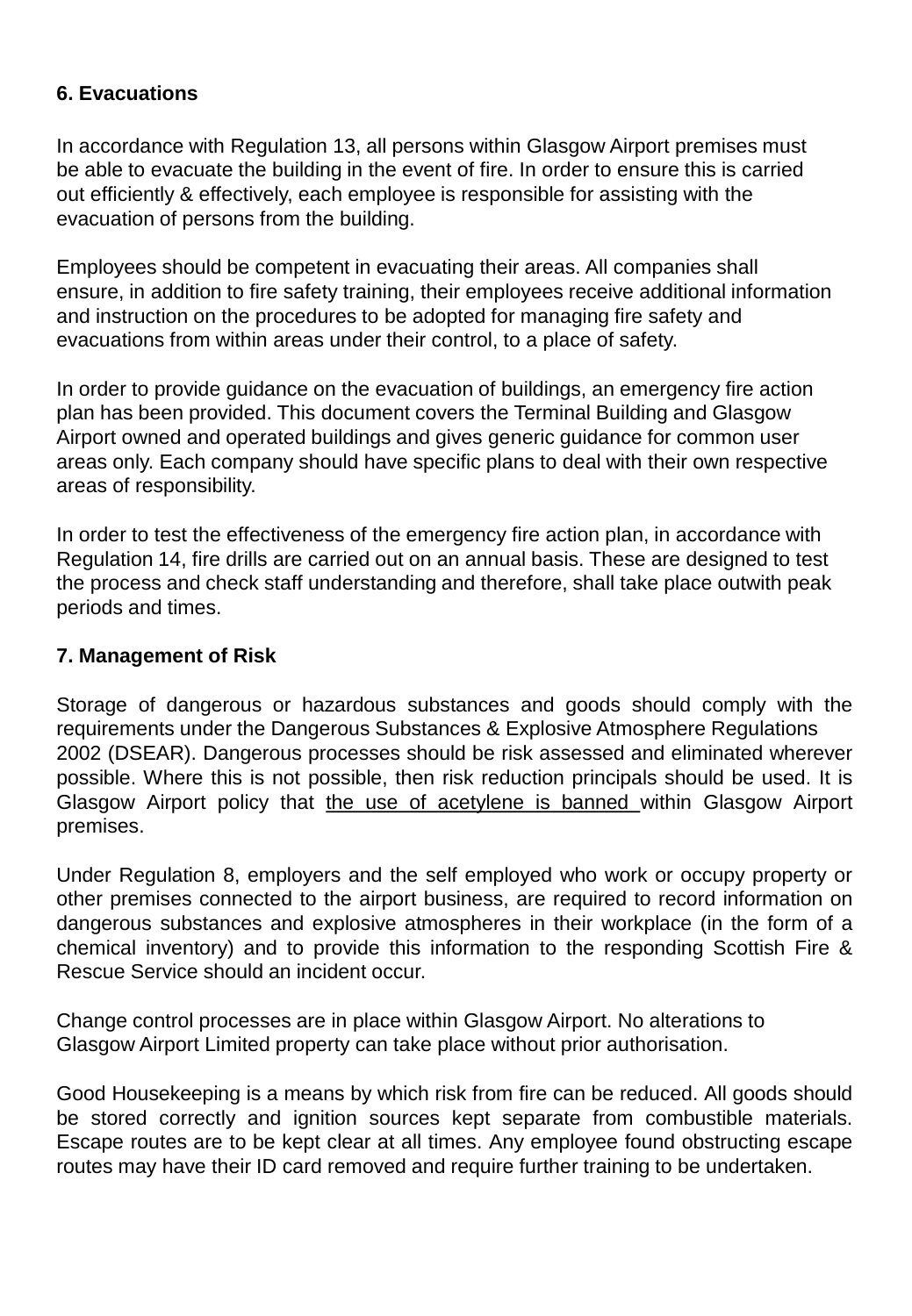Portable fan heaters are only permitted where they are affixed to a solid structure. Free standing heaters should be approved for use by Glasgow Airport Limited. Only oil filled heaters with inbuilt cut-out safety devices will be permitted. Contact the Duty Safety Team or Airport Duty Manager for approvals.

Cooking in non-commercial kitchen areas, can only carried out within designated and properly constructed kitchens. Cooking equipment is designated as:

- Conventional cookers;
- Ovens (excluding conventional microwave ovens),
- Grills (including stand alone grills);
- Hobs;
- Toasters;
- Sandwich Toasters; and
- Similar cooking equipment.

Personal cooking equipment is not permitted for use at Glasgow Airport.

The minimum fire safety requirements for any room containing cooking equipment which is designated as a kitchen is:

- Room construction to provide at least 60 min fire resistance all round including doors;
- Have heat detector(s) connected to the Fire Alarm System;
- The doors to be fitted of a self closing type;
- Have a 2kg Co2 extinguisher immediately available;
- Have a fire blanket fitted; and
- Equipment including toasters must be hard wired to prevent them being moved.

Equipment found in area's which do not conform to the specifications set out in this notice, will be removed and a nonconformity issued to the relevant person(s). These can be issued against companies who fail to comply with fire safety requirements at Glasgow Airport.

Cooking equipment within commercial retail area's, are subject to different requirements and will be risk assessed separately.

### **8. Approvals for Building and Alteration Works**

In order to ensure that Glasgow Airport maintains the highest level of fire safety, it is imperative that all tenants, concessionaires and licensees obtain the necessary approvals and clearances before any building works or alternations are undertaken.

The Fire Technical and Life Safety Systems Group (referred to as Fire Tech Group) meets on a monthly basis and coordinates all projects for fire safety approval. Fire Tech Group members may also be members of individual project boards. For interim approvals, projects may be presented to the Assurance Team meeting which takes place every Monday morning.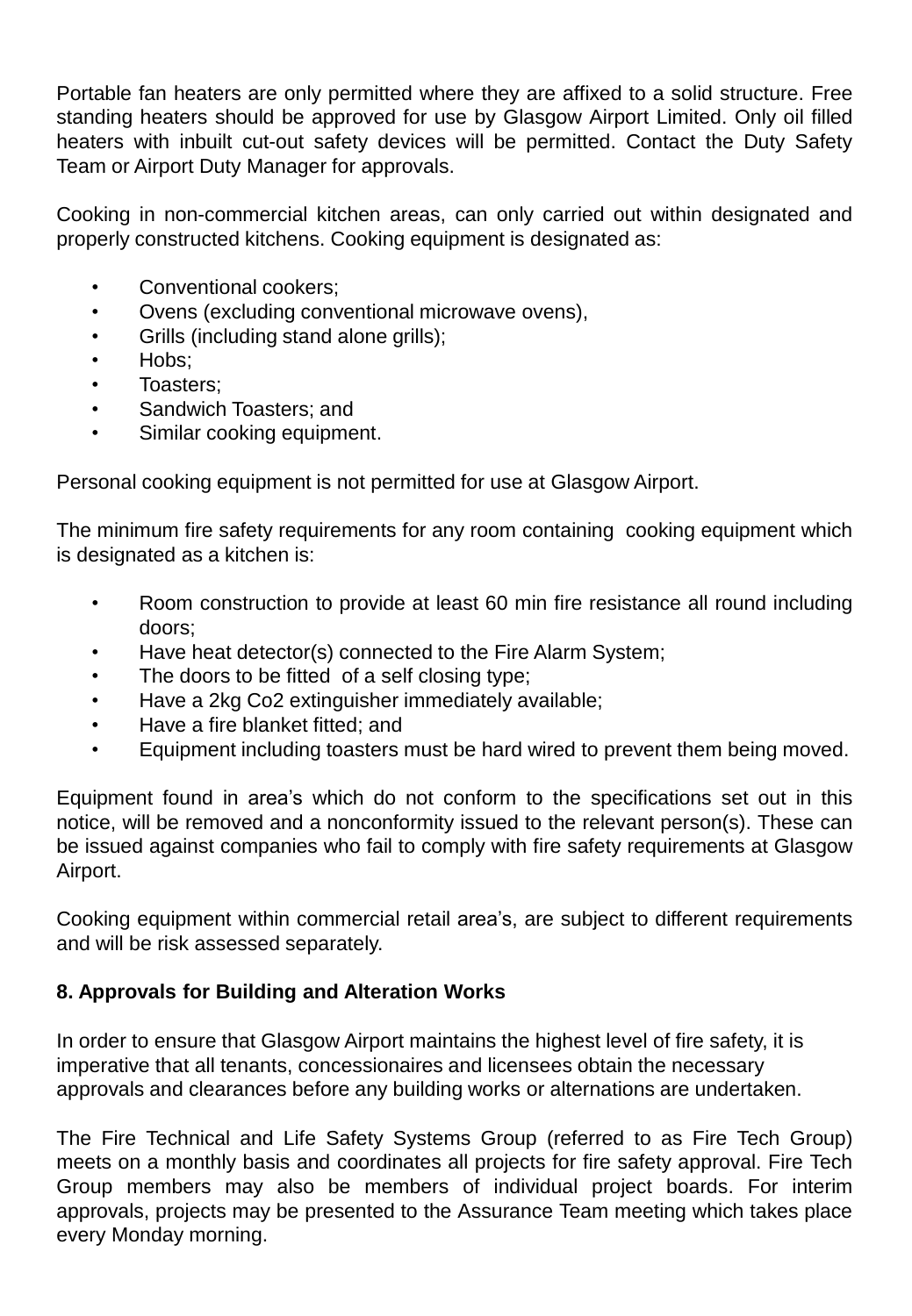The Fire Tech Group will liaise with Renfrewshire Building Standards and Scottish Fire and Rescue Service as necessary, on any issues likely to result in nonconformities.

#### **8.1 Approvals Process**

For Glasgow Airport Limited projects, the Project Leader is accountable for ensuring that the necessary information on the project is submitted to the Fire Tech Group. Liaison should commence as early as possible in the project process to enable timeous approvals to be given. Prior to full financial approval by the Capital Review Group, the Project Leader must ensure that the Fire Tech Group has approved the scheme and an approvals number issued, **prior** to any works commencing.

For third party projects, property customers and retail concessionaires will normally liaise with the GLAL commercial team regarding any change proposals or projects. It is the responsibility of the GLAL Commercial Manager(s) to submit details of the proposed change(s) or project to the Fire Tech Group. Where a third party is unable to identify a GLAL Manager, then full details of the proposed change or project should be forwarded direct to John Stark, the chair of the Fire Tech Group at [john.stark@glasgowairport.com.](mailto:john.stark@glasgowairport.com)

Prior to approval, information to be submitted should include:

- Description of the proposal;
- Drawings detailing the proposal along with applicable life safety systems e.g. fire alarms, sprinklers etc.;
- Details of Building Warrant submissions; and
- Fire strategy (for new developments only).

### **9. Project Works**

The principle contractor is required to carry out construction works in accordance with the Loss Prevention Council Document – "Fire Safety on Construction Sites". Implementation of this is the responsibility of the Project Leader.

During the works phase, the Duty Safety Team (DST) and or the ITS team, will be responsible for auditing the site to ensure fire safety by means of an Active Safety Inspection (ASI). All high risks must be addressed immediately which may lead to the suspension of works until rectified. The GLAL penalty and fining process will be used where breaches are found (see Management of Risk). Repeated offences may result in the removal of the contractor(s) from site.

On completion of all projects, a formal signoff by the accountable persons or their nominated representatives is required, to ensure all necessary Fire Safety legislative and GLAL requirements are complied with. This should be incorporated into a Project Specific Handover Plan (PA3 Handover). A member of the Fire Tech Group should be present at handover meetings to ensure that the project meets all of the requirements stipulated by the Fire Tech Group at the approvals stage.